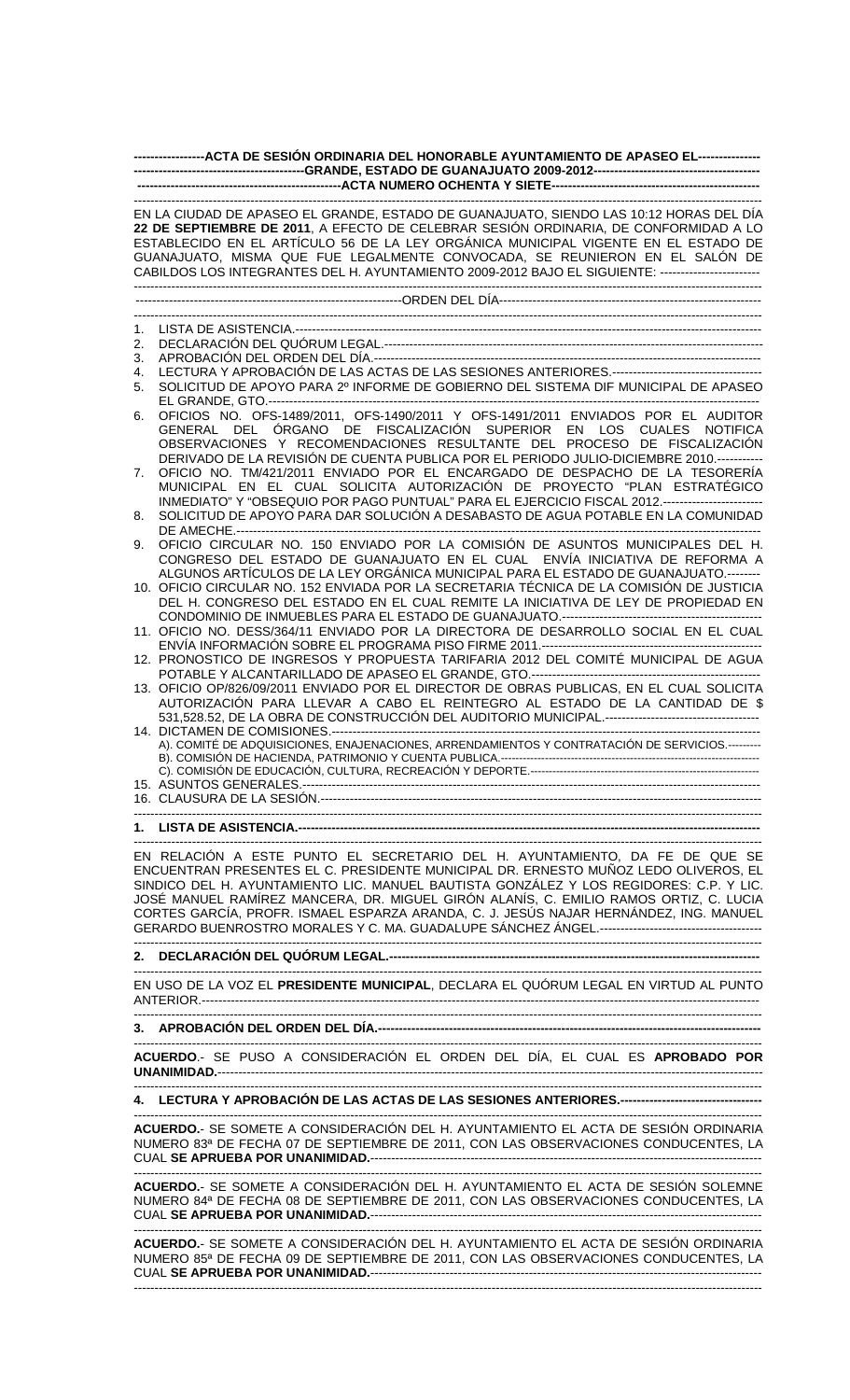**5. SOLICITUD DE APOYO PARA 2º INFORME DE GOBIERNO DEL SISTEMA DIF MUNICIPAL DE APASEO EL GRANDE, GTO.---**

------------------------------------------------------------------------------------------------------------------------------------------------------- **ACUERDO**.- SE AUTORIZA QUE DE LA PARTIDA 5.1.3.8.3811 "GASTOS DE CEREMONIAL DEL H. AYUNTAMIENTO" SE EFECTUÉ EL GASTO PARA EL EVENTO DEL 2° INFORME DE ACTIVIDADES DEL SISTEMA DIF MUNICIPAL POR LA CANTIDAD DE \$ 45,000.00 (CUARENTA Y CINCO MIL PESOS 00/100M.N.) Y QUE ESTE EVENTO LO ORGANICE OFICIALIA MAYOR EN COORDINACIÓN CON EL SISTEMA DIF MUNICIPAL. SE APRUEBA POR UNANIMIDAD.-------------------

------------------------------------------------------------------------------------------------------------------------------------------------------- **6. OFICIOS NO. OFS-1489/2011, OFS-1490/2011 Y OFS-1491/2011 ENVIADOS POR EL AUDITOR GENERAL DEL ÓRGANO DE FISCALIZACIÓN SUPERIOR EN LOS CUALES NOTIFICA OBSERVACIONES Y RECOMENDACIONES RESULTANTE DEL PROCESO DE FISCALIZACIÓN DERIVADO DE LA REVISIÓN DE CUENTA PUBLICA POR EL PERIODO JULIO-DICIEMBRE 2010.--**

------------------------------------------------------------------------------------------------------------------------------------------------------- **ACUERDO**.- ESTE H. AYUNTAMIENTO 2009-2012 SE DA POR ENTERADO DE LOS OFICIOS NO. OFS-1489/2011, OFS-1490/2011 Y OFS-1491/2011 ENVIADOS POR EL AUDITOR GENERAL DEL ÓRGANO DE FISCALIZACIÓN SUPERIOR EN LOS CUALES NOTIFICA OBSERVACIONES Y RECOMENDACIONES RESULTANTE DEL PROCESO DE FISCALIZACIÓN DERIVADO DE LA REVISIÓN DE CUENTA PUBLICA POR EL PERIODO JULIO-DICIEMBRE 2010. **SE APRUEBA CON 9 VOTOS A FAVOR** Y 1 EN CONTRA DEL REGIDOR ING. MANUEL GERARDO BUENROSTRO MORALES.--------------------------------------------------------------

------------------------------------------------------------------------------------------------------------------------------------------------------- EL **REGIDOR ING. MANUEL GERARDO BUENROSTRO MORALES**, MANIFIESTA QUE VOTA EN CONTRA PORQUE ÚNICAMENTE SE ESTÁN DANDO A CONOCER LOS OFICIOS Y NO EL PLIEGO DE OBSERVACIONES.---------------------------------------------------------------------------------------------------------------------------- -------------------------------------------------------------------------------------------------------------------------------------------------------

**7. OFICIO NO. TM/421/2011 ENVIADO POR EL ENCARGADO DE DESPACHO DE LA TESORERÍA MUNICIPAL EN EL CUAL SOLICITA AUTORIZACIÓN DE PROYECTO "PLAN ESTRATÉGICO INMEDIATO" Y "OBSEQUIO POR PAGO PUNTUAL" PARA EL EJERCICIO FISCAL 2012.--**

------------------------------------------------------------------------------------------------------------------------------------------------------- EL **REGIDOR ING. MANUEL GERARDO BUENROSTRO MORALES**, HACE LA OBSERVACIÓN DE QUE NO VIENE EL VISTO BUENO DE LA TESORERÍA, OPINA QUE HAY QUE GUARDAR LAS FORMAS Y NO BRINCARSE AL TESORERO, Y EN EL INCISO C DEL DOCUMENTO, SE PONGA QUE TANTO POR CIENTO.

------------------------------------------------------------------------------------------------------------------------------------------------------- LA **SUBDIRECTORA DE IMPUESTO INMOBILIARIO Y CATASTRO TEC. MARÍA ELENA EVANGELINA AYALA RODRÍGUEZ**, DA UNA EXPLICACIÓN RESPECTO A ESTE PUNTO.----------------------------------------------

------------------------------------------------------------------------------------------------------------------------------------------------------- EL **REGIDOR DR. MIGUEL GIRÓN ALANÍS**, PREGUNTA ¿COMO ANDAMOS EN PROPORCIÓN DE LO CAPTURADO DE LO PRESUPUESTADO?---------------------------------------------------------------------------------------------

------------------------------------------------------------------------------------------------------------------------------------------------------- LA **SUBDIRECTORA DE IMPUESTO INMOBILIARIO Y CATASTRO, TEC. MARÍA ELENA EVANGELINA AYALA RODRÍGUEZ**, RESPONDE QUE SE HAN RECAUDADO \$ 10'292,705.00 O SEA QUE ANDAMOS POR ENCIMA DE LO PRONOSTICADO.-------------------------------------------------------------------------------------------------------

------------------------------------------------------------------------------------------------------------------------------------------------------- EL **PRESIDENTE MUNICIPAL DR. ERNESTO MUÑOZ LEDO OLIVEROS**, PROPONE QUE ESTE PUNTO SE VAYA A LA COMISIÓN DE HACIENDA PARA QUE VERIFIQUE LOS COSTOS.-------------------------------------------

------------------------------------------------------------------------------------------------------------------------------------------------------- **ACUERDO**.- SE APRUEBA QUE EL OFICIO NO. TM/421/2011 ENVIADO POR EL ENCARGADO DE DESPACHO DE LA TESORERÍA MUNICIPAL EN EL CUAL SOLICITA AUTORIZACIÓN DE PROYECTO "PLAN ESTRATÉGICO INMEDIATO" Y "OBSEQUIO POR PAGO PUNTUAL" PARA EL EJERCICIO FISCAL 2012, PASE A LA COMISIÓN DE HACIENDA, PATRIMONIO Y CUENTA PUBLICA, PARA SU ANÁLISIS Y POSTERIOR DICTAMEN. **SE APRUEBA POR UNANIMIDAD.**-----------------------------------------------------------------

------------------------------------------------------------------------------------------------------------------------------------------------------- **8. SOLICITUD DE APOYO PARA DAR SOLUCIÓN A DESABASTO DE AGUA POTABLE EN LA COMUNIDAD DE AMECHE.--**

------------------------------------------------------------------------------------------------------------------------------------------------------- EL **REGIDOR ING. MANUEL GERARDO BUENROSTRO MORALES,** MANIFIESTA QUE HAY QUE CORREGIR LOS OFICIOS Y EL PRESUPUESTO PARA QUE QUEDE BIEN.-----------------------------------------------

------------------------------------------------------------------------------------------------------------------------------------------------------- EL **REGIDOR DR. MIGUEL GIRÓN ALANÍS**, OPINA QUE SERIA IMPORTANTE QUE ELLOS DEPOSITEN SU DINERO.------------------------------------------------------------------------------------------------------------------------------------------

------------------------------------------------------------------------------------------------------------------------------------------------------- EL **REGIDOR ING. MANUEL GERARDO BUENROSTRO MORALES**, DICE QUE EL CONSIDERARÍA QUE EL DIRECTOR DE CMAPA DIERA SU OPINIÓN.-----------------------------------------------------------------------------------------

------------------------------------------------------------------------------------------------------------------------------------------------------- **ACUERDO**.- SE AUTORIZA SE APOYE AL COMITÉ DE AGUA POTABLE DE LA COMUNIDAD DE AMECHE, CON LA CANTIDAD DE \$ 138,861.30 (CIENTO TREINTA Y OCHO MIL OCHOCIENTOS SESENTA Y UN PESOS 30/100M.N.) MAS IVA POR CONCEPTO DE REPARACION DEL POZO DE AGUA POTABLE, CON LA CONDICIONANTE DE QUE SE ACLARE EL PRESUPUESTO Y SE ENVÍE AL COMITÉ MUNICIPAL DE AGUA POTABLE Y ALCANTARILLADO PARA SU REVISIÓN. **SE APRUEBA POR UNANIMIDAD.**--------------------------

------------------------------------------------------------------------------------------------------------------------------------------------------- **9. OFICIO CIRCULAR NO. 150 ENVIADO POR LA COMISIÓN DE ASUNTOS MUNICIPALES DEL H. CONGRESO DEL ESTADO DE GUANAJUATO EN EL CUAL ENVÍA INICIATIVA DE REFORMA A ALGUNOS ARTÍCULOS DE LA LEY ORGÁNICA MUNICIPAL PARA EL ESTADO DE GUANAJUATO.-----** 

------------------------------------------------------------------------------------------------------------------------------------------------------- **ACUERDO**.- EN RELACIÓN AL OFICIO CIRCULAR NO. 150 ENVIADO POR LA COMISIÓN DE ASUNTOS MUNICIPALES DEL H. CONGRESO DEL ESTADO DE GUANAJUATO EN EL CUAL ENVÍA INICIATIVA DE REFORMA A ALGUNOS ARTÍCULOS DE LA LEY ORGÁNICA MUNICIPAL PARA EL ESTADO DE GUANAJUATO, UNA VEZ QUE SE REVISO, ANALIZO Y DISCUTIÓ, SE DETERMINA QUE NO HAY OBSERVACIONES AL RESPECTO. **SE APRUEBA POR UNANIMIDAD.**--------------------------------------------------- -------------------------------------------------------------------------------------------------------------------------------------------------------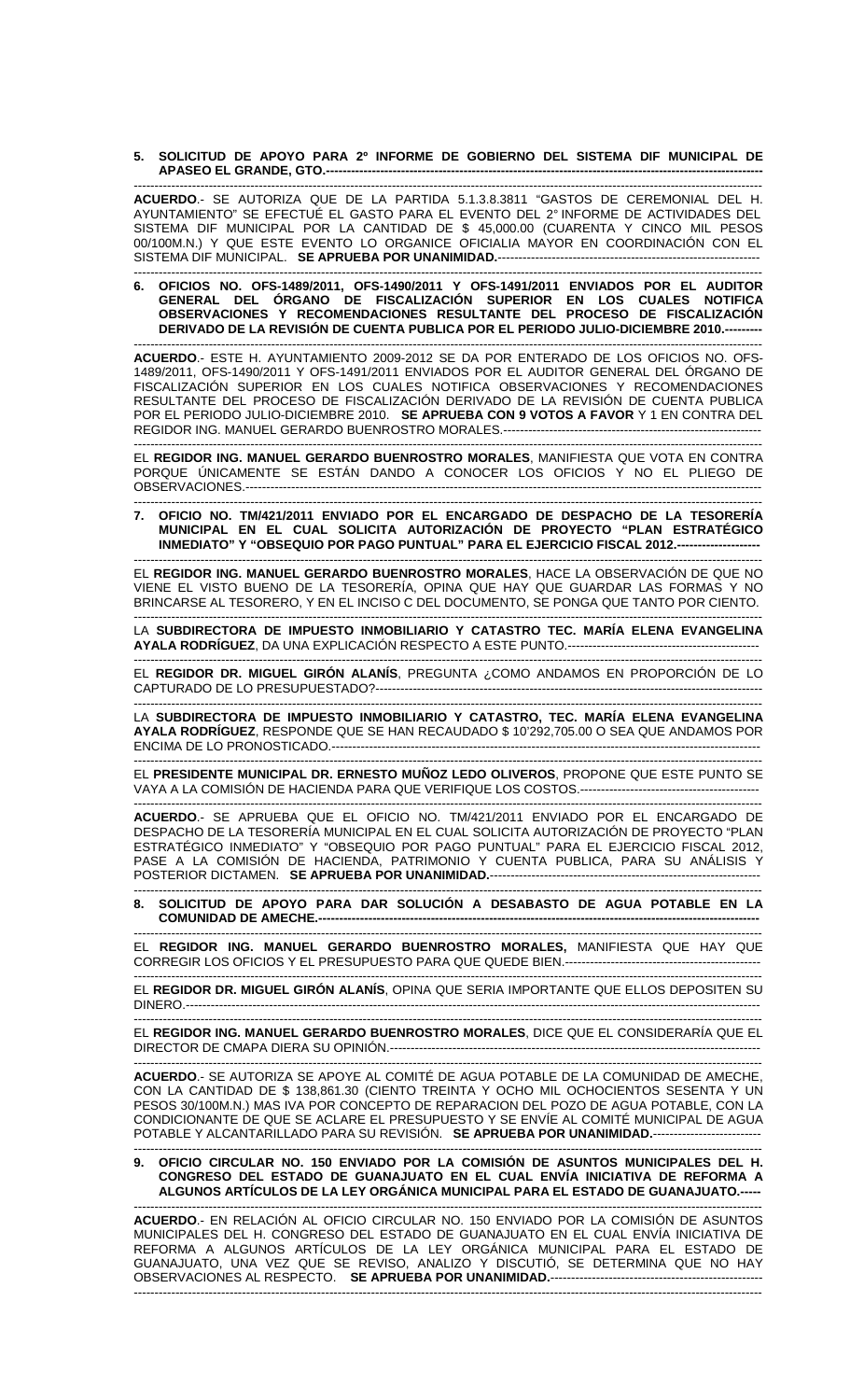**10. OFICIO CIRCULAR NO. 152 ENVIADA POR LA SECRETARIA TÉCNICA DE LA COMISIÓN DE JUSTICIA DEL H. CONGRESO DEL ESTADO EN EL CUAL REMITE LA INICIATIVA DE LEY DE PROPIEDAD EN CONDOMINIO DE INMUEBLES PARA EL ESTADO DE GUANAJUATO.----------------------** 

------------------------------------------------------------------------------------------------------------------------------------------------------- **ACUERDO**.- SE APRUEBA QUE EL OFICIO CIRCULAR NO. 152 ENVIADA POR LA SECRETARIA TÉCNICA DE LA COMISIÓN DE JUSTICIA DEL H. CONGRESO DEL ESTADO EN EL CUAL REMITE LA INICIATIVA DE LEY DE PROPIEDAD EN CONDOMINIO DE INMUEBLES PARA EL ESTADO DE GUANAJUATO, SE APRUEBA QUE PASE A LA COMISIÓN DE GOBIERNO, REGLAMENTOS Y JUSTICIA MUNICIPAL, A LA COMISIÓN DE DESARROLLO URBANO Y PRESERVACIÓN ECOLÓGICA Y A LA SUBDIRECCIÓN DE IMPUESTO INMOBILIARIO Y CATASTRO, PARA SU ANÁLISIS Y POSTERIOR DICTAMEN. **SE APRUEBA POR UNANIMIDAD.----**

------------------------------------------------------------------------------------------------------------------------------------------------------- **11. OFICIO NO. DESS/364/11 ENVIADO POR LA DIRECTORA DE DESARROLLO SOCIAL EN EL CUAL ENVÍA INFORMACIÓN SOBRE EL PROGRAMA PISO FIRME 2011.----------------------------------------------------** 

------------------------------------------------------------------------------------------------------------------------------------------------------- LA **DIRECTORA DE DESARROLLO SOCIAL LIC. KATYA SOTO ESCAMILLA**, DA UNA EXPLICACIÓN AL RESPECTO.---

------------------------------------------------------------------------------------------------------------------------------------------------------- **ACUERDO**.- ESTE H. AYUNTAMIENTO 2009-2012 SE DA POR ENTERADO DEL CONTENIDO DEL OFICIO NO. DESS/364/11 ENVIADO POR LA DIRECTORA DE DESARROLLO SOCIAL EN EL CUAL ENVÍA INFORMACIÓN SOBRE EL PROGRAMA PISO FIRME 2011. **SE APRUEBA POR UNANIMIDAD.**------------------

------------------------------------------------------------------------------------------------------------------------------------------------------- **12. PRONOSTICO DE INGRESOS Y PROPUESTA TARIFARIA 2012 DEL COMITÉ MUNICIPAL DE AGUA POTABLE Y ALCANTARILLADO DE APASEO EL GRANDE, GTO.-----------------------------------------------------** 

-------------------------------------------------------------------------------------------------------------------------------------------------------

**ACUERDO**.- ESTE H. AYUNTAMIENTO 2009-2012 TIENE CONOCIMIENTO DEL PRONOSTICO DE INGRESOS Y PROPUESTA TARIFARIA 2012 DEL COMITÉ MUNICIPAL DE AGUA POTABLE Y ALCANTARILLADO DE APASEO EL GRANDE, GTO. **SE APRUEBA POR UNANIMIDAD.**----------------------------

------------------------------------------------------------------------------------------------------------------------------------------------------- **13. OFICIO OP/826/09/2011 ENVIADO POR EL DIRECTOR DE OBRAS PUBLICAS, EN EL CUAL SOLICITA AUTORIZACIÓN PARA LLEVAR A CABO EL REINTEGRO AL ESTADO DE LA CANTIDAD DE \$**  531,528.52, DE LA OBRA DE CONSTRUCCIÓN DEL AUDITORIO MUNICIPAL.---

------------------------------------------------------------------------------------------------------------------------------------------------------- EL **DIRECTOR DE OBRAS PUBLICAS, ING. LUIS LÓPEZ HERRERA**, DA UNA EXPLICACIÓN RELATIVA A ESTE PUNTO.-----------------------------------------------------------------------------------------------------------------------------------

------------------------------------------------------------------------------------------------------------------------------------------------------- LA **REGIDORA C. LUCIA CORTES GARCÍA**, PREGUNTA QUIEN ES EL CONTRATISTA.-----------------------------

------------------------------------------------------------------------------------------------------------------------------------------------------- EL **DIRECTOR DE OBRAS PUBLICAS, ING. LUIS LÓPEZ HERRERA** RESPONDE QUE ES EL ING. ÁLVARO ZANATTA.----------------------------------------------------------------------------------------------------------------------------------------

------------------------------------------------------------------------------------------------------------------------------------------------------- LA **REGIDORA C. LUCIA CORTES GARCÍA**, CUESTIONA EL PORQUE SE LE VOLVIÓ A DAR OBRA SI TENIA PROBLEMAS Y AUNQUE SEA OTRA OBRA PERO ES EL MISMO CONTRATISTA.----------------------------

------------------------------------------------------------------------------------------------------------------------------------------------------- EL **DIRECTOR DE OBRAS PUBLICAS, ING. LUIS LÓPEZ HERRERA** RESPONDE QUE NO TENIA QUE VER UNA OBRA CON LA OTRA PORQUE SON DOS OBRAS DIFERENTES.-----------------------------------------------------

------------------------------------------------------------------------------------------------------------------------------------------------------- EL **REGIDOR DR. MIGUEL GIRÓN ALANÍS**, PREGUNTA SI DESPUES EL GOBIERNO DEL ESTADO VA A REINTEGRAR EL DINERO AL MUNICIPIO DE APASEO EL GRANDE.--------------------------------------------------------

------------------------------------------------------------------------------------------------------------------------------------------------------- EL **REGIDOR ING. MANUEL GERARDO BUENROSTRO MORALES**, OPINA QUE HACE MESES HUBO UN OFICIO DE OBSERVACIONES POR PARTE DE LA FUNCIÓN PUBLICA, POR APROXIMADAMENTE \$ 5'000,000.00, Y POSTERIORMENTE EN CONJUNTO CON CONTRALORÍA MUNICIPAL SE DEFINE QUE SON \$ 111,000.00, NO PODEMOS ACEPTAR QUE AHORA SEA \$ 1'600,000.00, EL CONTRATISTA TIENE QUE REGRESARLOS AL AYUNTAMIENTO Y DE ESE DEPOSITO ENVIAR \$ 531,528.52 A GOBIERNO DEL ESTADO, EN EL PRESUPUESTO EL DINERO ESTA ETIQUETADO PARA OTRAS COSAS, Y CUESTIONA ¿POR QUE EL MUNICIPIO PRESTA DINERO CUANDO NO ES SU FUNCIÓN?, HAY QUE SER MUY CAUTELOSOS EN LO QUE PODEMOS HACER Y LO QUE NO, PUES NO SE LE PUEDE PRESTAR DINERO AL CONTRATISTA.----------------------------------------------------------------------------------------------------------------------------

------------------------------------------------------------------------------------------------------------------------------------------------------- **ACUERDO**.- EN RELACIÓN AL OFICIO OP/826/09/2011 ENVIADO POR EL DIRECTOR DE OBRAS PUBLICAS, EN EL CUAL SOLICITA AUTORIZACIÓN PARA LLEVAR A CABO EL REINTEGRO AL ESTADO DE LA CANTIDAD DE \$ 531,528.52 (QUINIENTOS TREINTA Y UN MIL QUINIENTOS VEINTIOCHO PESOS 52/100M.N.), DE LA OBRA DE CONSTRUCCIÓN DEL AUDITORIO MUNICIPAL, SE APRUEBA QUE PASE A LAS COMISIONES DE OBRAS PUBLICAS Y SERVICIOS MUNICIPALES Y A LA DE HACIENDA, PATRIMONIO Y CUENTA PUBLICA PARA QUE SE VEA SI ES FACTIBLE O NO EFECTUAR EL PAGO, OTORGÁNDOLE A DICHAS COMISIONES UN PLAZO MÁXIMO DE 15 DÍAS PARA QUE EMITAN SU DICTAMEN. **SE APRUEBA POR UNANIMIDAD.**---------------------------------------------------------------------------------------------------------------------------

**ACUERDO**.- EN RELACIÓN AL OFICIO OP/826/09/2011 ENVIADO POR EL DIRECTOR DE OBRAS PUBLICAS, EN EL CUAL SOLICITA AUTORIZACIÓN PARA LLEVAR A CABO EL REINTEGRO AL ESTADO DE LA CANTIDAD DE \$ 531,528.52 (QUINIENTOS TREINTA Y UN MIL QUINIENTOS VEINTIOCHO PESOS 52/100M.N.) DE LA OBRA DE CONSTRUCCIÓN DEL AUDITORIO MUNICIPAL, SE APRUEBA GIRAR INSTRUCCIONES AL SINDICO DEL H. AYUNTAMIENTO, PARA QUE INTERPONGA LA DEMANDA CORRESPONDIENTE CON EL CONTRATISTA. **SE APRUEBA POR UNANIMIDAD.**-----------------------------------

------------------------------------------------------------------------------------------------------------------------------------------------------- **ACUERDO**.- EN RELACIÓN AL OFICIO OP/826/09/2011 ENVIADO POR EL DIRECTOR DE OBRAS PUBLICAS, EN EL CUAL SOLICITA AUTORIZACIÓN PARA LLEVAR A CABO EL REINTEGRO AL ESTADO DE LA CANTIDAD DE \$ 531,528.52 (QUINIENTOS TREINTA Y UN MIL QUINIENTOS VEINTIOCHO PESOS 52/100M.N.), DE LA OBRA DE CONSTRUCCIÓN DEL AUDITORIO MUNICIPAL, SE APRUEBA SE GIRAR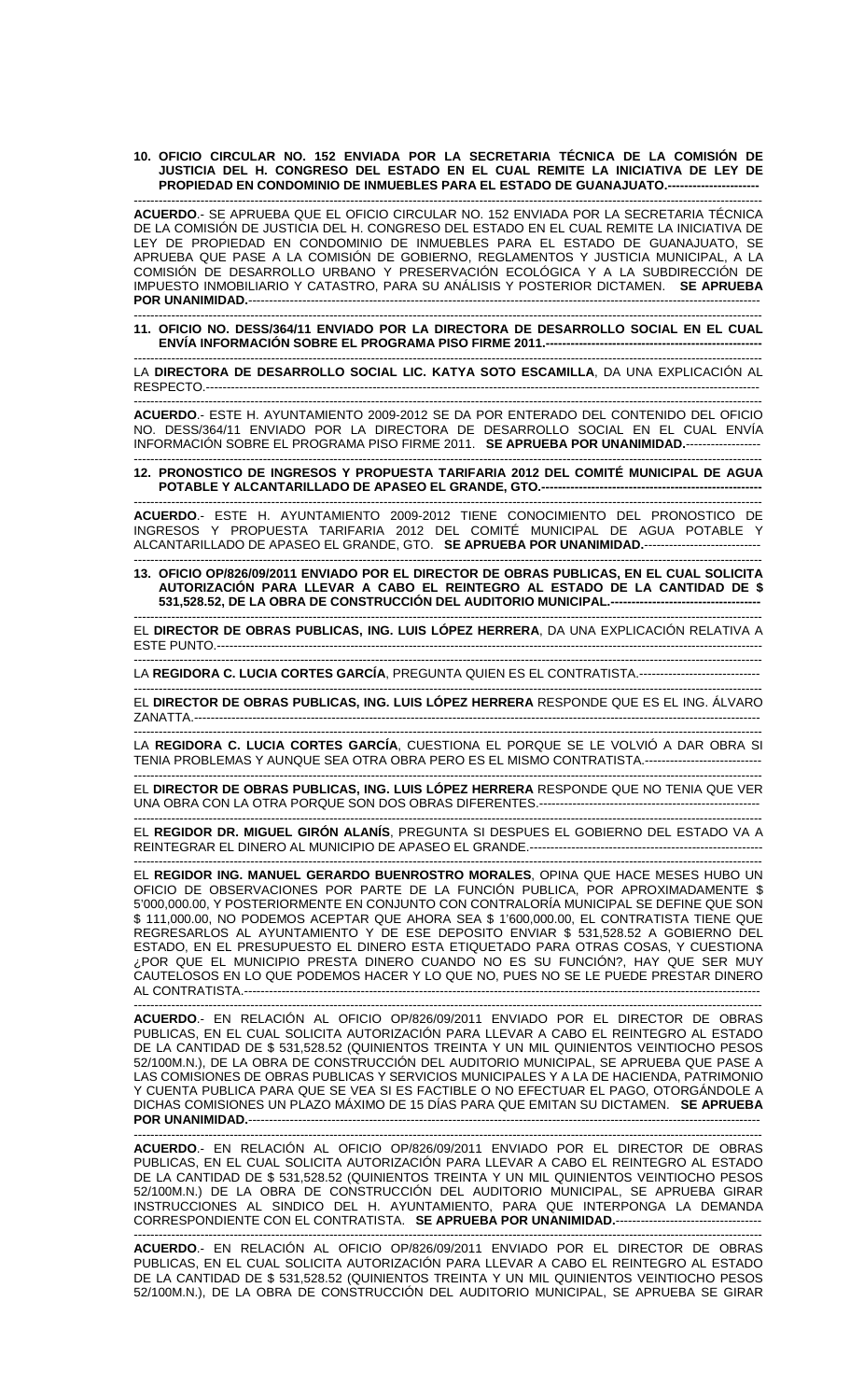INSTRUCCIONES A LA CONTRALORÍA MUNICIPAL PARA QUE LLEVE A CABO LOS PROCEDIMIENTOS ADMINISTRATIVOS Y LEGALES CORRESPONDIENTES EN CONTRA DE QUIEN RESULTE RESPONSABLE EN FUNCIÓN DE CÓMO SE CONTRATO ESA OBRA DE ORIGEN. **SE APRUEBA POR UNANIMIDAD.**--------- -------------------------------------------------------------------------------------------------------------------------------------------------------

## **14. DICTAMEN DE COMISIONES.-------------------------------------------------------------------------------------------------------**

**A). COMITÉ DE ADQUISICIONES, ENAJENACIONES, ARRENDAMIENTOS Y CONTRATACIÓN DE SERVICIOS.-------- B). COMISIÓN DE HACIENDA, PATRIMONIO Y CUENTA PUBLICA.--------------------------------------------------------------------- C). COMISIÓN DE EDUCACIÓN, CULTURA, RECREACIÓN Y DEPORTE.--------------------------------------------------------------** 

------------------------------------------------------------------------------------------------------------------------------------------------------- **A). COMITÉ DE ADQUISICIONES, ENAJENACIONES, ARRENDAMIENTOS Y CONTRATACIÓN DE SERVICIOS.--------------------------------------------------------------------------------------------------------------------------------------** 

------------------------------------------------------------------------------------------------------------------------------------------------------- **1**.- EL **SECRETARIO DEL H. AYUNTAMIENTO LIC. JUAN ANTONIO GARCÍA OLIVEROS**, DA LECTURA AL ACTA NO. 41ª DE FECHA 20 DE SEPTIEMBRE DE 2011, DEL COMITÉ DE ADQUISICIONES, ENAJENACIONES, ARRENDAMIENTOS Y CONTRATACIÓN DE SERVICIOS DEL MUNICIPIO DE APASEO EL GRANDE, GTO., EN LAS CUALES SE APROBARON LOS SIGUIENTES ACUERDOS: **41.I** ANALIZADAS Y DISCUTIDAS LAS COTIZACIONES PRESENTADAS, ÉSTE COMITÉ APRUEBA POR UNANIMIDAD AUTORIZAR A LA DIRECCIÓN DE DESARROLLO RURAL A ADQUIRIR CON EL PROVEEDOR **GABRIEL PÉREZ MENDOZA** 1,169 (MIL CIENTO SESENTA Y NUEVE) BULTOS DE CEMENTO GRIS A UN COSTO UNITARIO DE \$ 104.00 (CIENTO CUATRO PESOS 00/100 MN) IVA INCLUIDO, **DANDO UN TOTAL DE LA COMPRA DE \$ 121,576.00 (CIENTO VEINTIUN MIL QUINIENTOS SETENTA Y SEIS PESOS 00/100 MN) IVA INCLUIDO.** PARA CUBRIR EL PAGO DE ESTA ADQUISICIÓN SE HARÁ MEDIANTE LA CUENTA RAMO XXXIII, PARTIDA 1.2.3.4.1221 DENOMINADA PROGRAMA EMPLEO TEMPORAL 2011. SEGÚN ACUERDO DE EJECUCIÓN CON SEDESOL DE FECHA 2 DE MAYO 2011 DONDE ESTABLECE LA PARTICIPACIÓN DE LA FEDERACIÓN Y EL MUNICIPIO DE APASEO EL GRANDE.", ACTA QUE SE ANEXA AL APÉNDICE DE LA PRESENTE SESIÓN.--------------------------------------------------------------------------------------------------------------------------

------------------------------------------------------------------------------------------------------------------------------------------------------- **ACUERDO**.- SE APRUEBAN LOS ACUERDOS TOMADOS EN EL ACTA NO 41ª DE FECHA 20 DE SEPTIEMBRE DE 2011, DEL COMITÉ DE ADQUISICIONES, ENAJENACIONES, ARRENDAMIENTOS Y CONTRATACIÓN DE SERVICIOS DEL MUNICIPIO DE APASEO EL GRANDE, GTO. **SE APRUEBA CON 8 VOTOS A FAVOR** Y 2 EN CONTRA DE LOS REGIDORES C. LUCIA CORTES GARCÍA E ING. MANUEL GERARDO BUENROSTRO MORALES.-------------------------------------------------------------------------------------------------

------------------------------------------------------------------------------------------------------------------------------------------------------- LA **REGIDORA C. LUCIA CORTES GARCÍA**, MANIFIESTA QUE VOTA EN CONTRA PORQUE NO ASISTIÓ A LA REUNIÓN POR MOTIVOS DE SALUD Y VERIFICÓ QUE LAS COTIZACIONES NO ESPECIFICABAN MARCAS DE CEMENTO.--------------------------------------------------------------------------------------------------------------------

------------------------------------------------------------------------------------------------------------------------------------------------------- EL **REGIDOR ING. MANUEL GERARDO BUENROSTRO MORALES**, MANIFIESTA QUE SU VOTO ES EN CONTRA PORQUE NO ASISTIÓ A LA REUNIÓN.-----------------------------------------------------------------------------------

------------------------------------------------------------------------------------------------------------------------------------------------------- **B). COMISIONES DE HACIENDA, PATRIMONIO Y CUENTA PUBLICA Y DE EDUCACIÓN, CULTURA, RECREACIÓN Y DEPORTE.---**

------------------------------------------------------------------------------------------------------------------------------------------------------- **1**.- EL **SECRETARIO DEL H. AYUNTAMIENTO LIC. JUAN ANTONIO GARCÍA OLIVEROS**, DA LECTURA AL DICTAMEN NO. CECRyD10/09/2011 DE LAS COMISIONES DE EDUCACIÓN, CULTURA, RECREACIÓN Y DEPORTE Y DE HACIENDA, PATRIMONIO Y CUENTA PUBLICA, RELATIVAS A LA SOLICITUD DE APOYO CON EQUIPAMIENTO Y GASOLINA POR PARTE DEL DIRECTOR DE LA MISIÓN CULTURAL NO 171, EN EL CUAL SE RESUELVE LO SIGUIENTE: **PRIMERO**.- ESTAS COMISIONES DE EDUCACIÓN, CULTURA, RECREACIÓN Y DEPORTE Y LA DE HACIENDA, PATRIMONIO Y CUENTA PUBLICA, RESULTARON COMPETENTES PARA CONOCER DEL PRESENTE ASUNTO DE CONFORMIDAD AL ARTICULO INVOCADO EN EL PROEMIO DEL PRESENTE DICTAMEN. **SEGUNDO** UNA VEZ ANALIZADA LA SOLICITUD PLANTEADA, ESTAS COMISIONES DETERMINAN QUE ES FACTIBLE APOYAR A ESTE CENTRO EDUCATIVO PROPONIENDO LO SIGUIENTE: PARA EL ÁREA DE ACTIVIDADES RECREATIVAS; \*1 GRABADORA PARA CLASES DE ACONDICIONAMIENTO FÍSICO Y DANZA FOLKLÓRICA, CON UN COSTO DE HASTA \$ 2,000.00 (DOS MIL PESOS 00/100M.N.), OTORGADA EN COMODATO., \*TRANSPORTE PARA ALUMNOS EN INTERCAMBIOS CULTURALES. 1 CAMIÓN EN CASO DE FESTIVALES (4 O 5 EVENTOS DURANTE EL CICLO ESCOLAR)., \*VIVIENDA, \*13 LITROS DE GASOLINA POR SEMANA PARA TRASLADO A COMUNIDADES. PARA EL ÁREA DE EDUCACIÓN BÁSICA; \*2 PINTARRONES DE 1.20 X .90 M, OTORGADOS EN COMODATO. \*1 EQUIPO DE COMPUTO, CON UN COSTO DE HASTA \$ 6,000.00 OTORGADO EN COMODATO, \*VIVIENDA, \*13 LITROS DE GASOLINA POR SEMANA PARA TRASLADO. **TERCERO**.- ASI MISMO QUEDA ESTABLECIDO QUE ESTE APOYO SE OTORGARA A PARTIR DE LA FECHA DE APROBACION DEL PRESENTE DICTAMEN Y ESTARA VIGENTE HASTA EL 09 DE OCTUBRE DE 2012, AFECTANDO LA PARTIDA PRESUPUESTAL 5.2.4.0.4511 DENOMINADA DONATIVOS A INSTITUCIONES SIN FINES DE LUCRO DEL PRESUPUESTO DE GOBIERNO MUNICIPAL. **CUARTO.**- ESTAS COMISIONES DE EDUCACIÓN, CULTURA, RECREACIÓN Y DEPORTE Y LA DE HACIENDA PATRIMONIO Y CUENTA PUBLICA PONEN A CONSIDERACIÓN DE ESTE H. AYUNTAMIENTO EL PRESENTE DICTAMEN PARA SU APROBACIÓN O LO CONDUCENTE.", DICTAMEN QUE SE ANEXA AL APÉNDICE DEL ACTA DE LA PRESENTE SESIÓN.--------------------------------------------------------------------------------

------------------------------------------------------------------------------------------------------------------------------------------------------- EL **REGIDOR ING. MANUEL GERARDO BUENROSTRO MORALES**, SUGIERE QUE SE HAGA UN CONVENIO DE COLABORACIÓN CON LA INSTITUCIÓN EDUCATIVA.------------------------------------------------------

------------------------------------------------------------------------------------------------------------------------------------------------------- **ACUERDO**.- SE APRUEBA EL DICTAMEN NO. CECRyD10/09/2011 DE LAS COMISIONES DE EDUCACIÓN, CULTURA, RECREACIÓN Y DEPORTE Y DE HACIENDA, PATRIMONIO Y CUENTA PUBLICA, RELATIVAS A LA SOLICITUD DE APOYO CON EQUIPAMIENTO Y GASOLINA POR PARTE DEL DIRECTOR DE LA MISIÓN CULTURAL NO 171, CON EXCEPCIÓN DE QUE LOS 13 LITROS DE GASOLINA PARA TRASLADO, SE SUSTITUYAN CON LA CANTIDAD DE \$ 520.00 (QUINIENTOS VEINTE PESOS 00/100M.N.) SEMANALES PARA COMBUSTIBLE. SE APRUEBA POR UNANIMIDAD. **SE APRUEBA POR UNANIMIDAD**.-----------------

-------------------------------------------------------------------------------------------------------------------------------------------------------

**C). EDUCACIÓN, CULTURA, RECREACIÓN Y DEPORTE.-----------------------------------------------------------------------**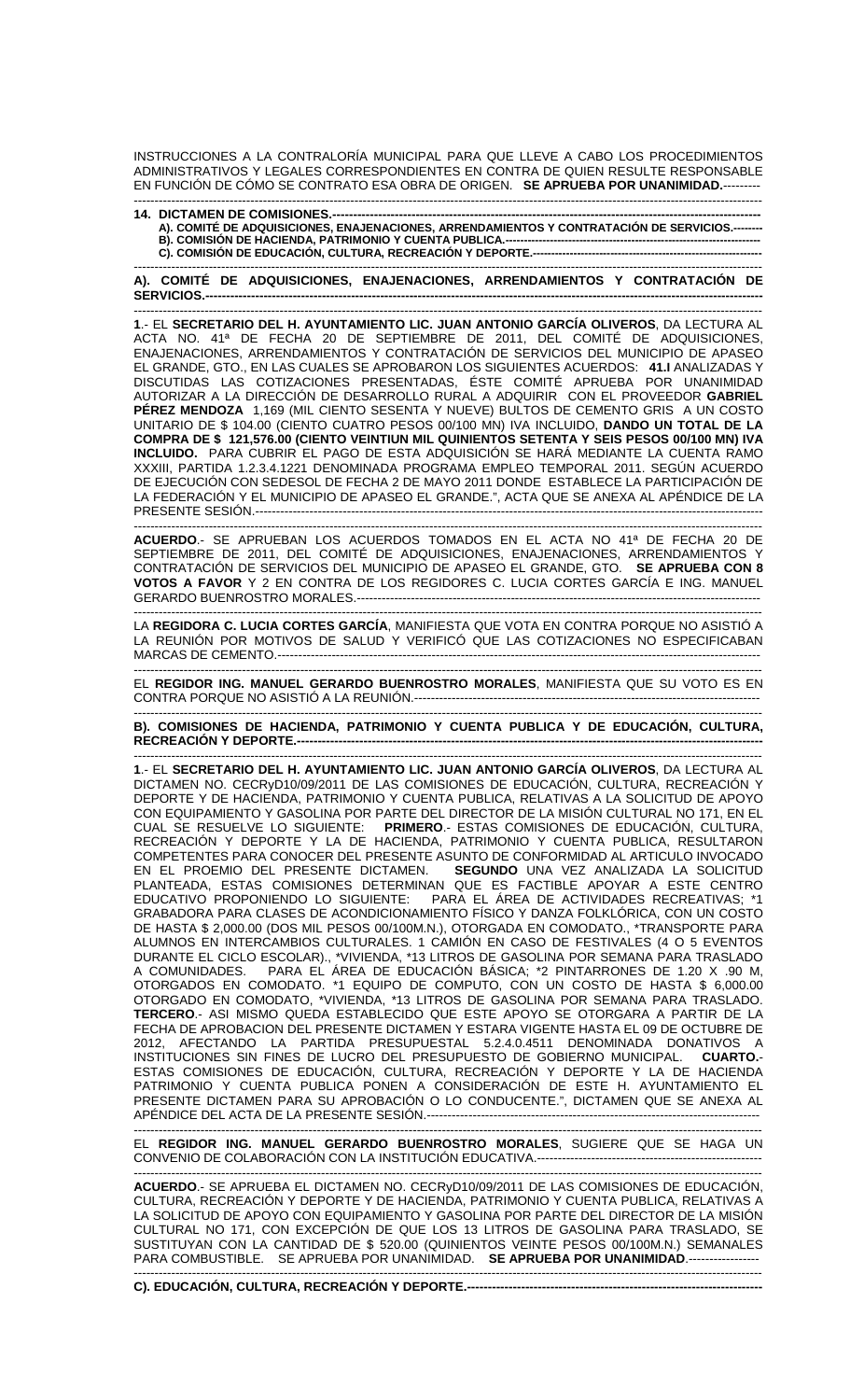------------------------------------------------------------------------------------------------------------------------------------------------------- **1**.- EL **SECRETARIO DEL H. AYUNTAMIENTO LIC. JUAN ANTONIO GARCÍA OLIVEROS**, DA LECTURA AL DICTAMEN NO. CECRyD11/09/2011, RELATIVO A LA CIRCULAR NO. 148 ENVIADA POR EL H. CONGRESO DEL ESTADO DE GUANAJUATO REFERENTE A LA PROPUESTA FORMULADA POR LAS DIPUTADAS Y DIPUTADOS DEL GRUPO PARLAMENTARIO DEL PARTIDO REVOLUCIONARIO INSTITUCIONAL, DEL GRUPO PARLAMENTARIO DEL PARTIDO ACCIÓN NACIONAL, DEL GRUPO PARLAMENTARIO DEL PARTIDO NUEVA ALIANZA, INTEGRANTES DE LA COMISIÓN DE EDUCACIÓN, CIENCIA Y TECNOLOGÍA Y CULTURA Y GRUPO PARLAMENTARIO DEL PARTIDO VERDE ECOLOGISTA DE MÉXICO, EN LA CUAL PRESENTA LA INICIATIVA DE LEY DE EDUCACIÓN PARA EL ESTADO DE GUANAJUATO, EN EL CUAL SE RESUELVE LO SIGUIENTE: PRIMERO.- ESTA COMISIÓN DE EDUCACIÓN, CULTURA, RECREACIÓN Y DEPORTE RESULTO COMPETENTE PARA CONOCER DEL PRESENTE ASUNTO DE CONFORMIDAD AL ARTICULO INVOCADO EN EL PROEMIO DEL PRESENTE DICTAMEN. SEGUNDO.- UNA VEZ ANALIZADA Y DISCUTIDA LA INICIATIVA DE LEY DE EDUCACIÓN PARA EL ESTADO DE GUANAJUATO, ESTA COMISIÓN DETERMINA QUE NO EXISTE OBSERVACIÓN NI COMENTARIO ALGUNO QUE HACER AL RESPECTO DE LA MENCIONADA INICIATIVA DE LEY. TERCERO.- ESTA COMISIÓN DE EDUCACIÓN, CULTURA, RECREACIÓN Y DEPORTE PONE A CONSIDERACIÓN DE ESTE H. AYUNTAMIENTO EL PRESENTE DICTAMEN PARA SU APROBACIÓN O LO CONDUCENTE.", DICTAMEN QUE SE ANEXA AL APÉNDICE DEL ACTA DE LA PRESENTE SESIÓN.----------------------------

------------------------------------------------------------------------------------------------------------------------------------------------------- **ACUERDO**.- SE APRUEBA EL DICTAMEN NO. CECRyD11/09/2011, RELATIVO A LA CIRCULAR NO. 148 ENVIADA POR EL H. CONGRESO DEL ESTADO DE GUANAJUATO, EN LA CUAL PRESENTA LA INICIATIVA DE LEY DE EDUCACIÓN PARA EL ESTADO DE GUANAJUATO, EN EL CUAL UNA VEZ ANALIZADA Y DISCUTIDA LA INICIATIVA DE LEY DE EDUCACIÓN PARA EL ESTADO DE GUANAJUATO, ESTA COMISIÓN DETERMINA QUE NO EXISTE OBSERVACIÓN NI COMENTARIO ALGUNO QUE HACER AL RESPECTO DE LA MENCIONADA INICIATIVA DE LEY. **SE APRUEBA POR UNANIMIDAD.**----------------------------------------------- -------------------------------------------------------------------------------------------------------------------------------------------------------

**15. ASUNTOS GENERALES.--------------------------------------------------------------------------------------------------------------** 

## ------------------------------------------------------------------------------------------------------------------------------------------------------- **I. INTERVENCIÓN DEL SECRETARIO DEL H. AYUNTAMIENTO, LIC. JUAN ANTONIO GARCÍA OLIVEROS.---**

------------------------------------------------------------------------------------------------------------------------------------------------------- **A)**. OFICIO NO. OP/834/09/11 ENVIADO POR EL DIRECTOR DE OBRAS PUBLICAS EN EL CUAL SOLICITA SE AUTORICE EL CAMBIO DE LA OBRA: "AMPLIACIÓN DE BAÑOS EN PRIMARIA JOSÉ VASCONCELOS DE LA COLONIA LA VILLITA" DEL MUNICIPIO DE APASEO EL GRANDE, GTO.----------------------------------

------------------------------------------------------------------------------------------------------------------------------------------------------- **ACUERDO**.- EN RELACIÓN AL OFICIO NO. OP/834/09/11 ENVIADO POR EL DIRECTOR DE OBRAS PUBLICAS, SE AUTORIZA EL CAMBIO DE OBRA DENTRO DEL PROGRAMA GENERAL DE OBRA PUBLICA SIGUIENTE: "AMPLIACIÓN DE BAÑOS EN PRIMARIA JOSÉ VASCONCELOS DE LA COLONIA "LA VILLITA" DEL MUNICIPIO DE APASEO EL GRANDE, GUANAJUATO" PARA QUEDAR DE LA SIGUIENTE MANERA: "CONSTRUCCIÓN DE BARDA PERIMETRAL EN PRIMARIA JOSÉ VASCONCELOS DE LA COLONIA "LA VILLITA" DEL MUNICIPIO DE APASEO EL GRANDE, GUANAJUATO". **SE APRUEBA POR UNANIMIDAD.**-----

------------------------------------------------------------------------------------------------------------------------------------------------------- **B)**. PROYECTO DE ACUERDO DE AYUNTAMIENTO SOBRE EL COMODATO A FAVOR DE GOBIERNO DEL ESTADO CON DESTINO A LA SECRETARIA DE SEGURIDAD PUBLICA DEL ESTADO DE GUANAJUATO, POR EL TERMINO DE 10 AÑOS, CON EL OBJETO DE INSTALACIÓN DE ANTENA DE RADIOCOMUNICACIÓN TRONCALIZADO.--------------------------------------------------------------------------------------------

-------------------------------------------------------------------------------------------------------------------------------------------------------

**--------------------------------------------------------------------ACUERDO-------------------------------------------------------------------- PRIMERO**.- EL MUNICIPIO DE APASEO EL GRANDE ES PROPIETARIO DE UN BIEN INMUEBLE RUSTICO DENOMINADO "LA LOMA" CON UNA SUPERFICIE DE 3-70-00 TRES HECTÁREAS, SETENTA ÁREAS CON LAS MEDIDAS Y COLINDANCIAS SIGUIENTES: AL NORTE: LÍNEA QUEBRADA DE DOS TRAMOS, PRIMERO DE SURPONIENTE A NORORIENTE 24.49 VEINTICUATRO METROS, CUARENTA Y NUEVE CENTÍMETROS, SEGUNDO DE SURPONIENTE A NORORIENTE 158.99 CIENTO CINCUENTA Y OCHO METROS, NOVENTA Y NUEVE CENTÍMETROS CON LA COLONIA HERMANOS FLORES MAGON; AL ORIENTE, LÍNEA LIGERAMENTE QUEBRADA DE DOS TRAMOS, EL PRIMERO DE NORPONIENTE A SURORIENTE DE 125.12 CIENTO VEINTICINCO METROS, DOCE CENTÍMETROS, CONTINUA CAMBIANDO LIGERAMENTE EL TRAZO EN RUMBO NORPONIENTE A SURORIENTE EN 123.75 CIENTO VEINTITRÉS METROS, SETENTA Y CINCO CENTÍMETROS CON CALLE JOSÉ VASCONCELOS; AL SUR LÍNEA QUEBRADA DE DOS TRAMOS, EL PRIMERO DE SURORIENTE A NORPONIENTE EN 175.39 CIENTO SETENTA Y CINCO METROS, TREINTA Y NUEVE CENTÍMETROS, CONTINUA DE SURORIENTE A NORPONIENTE EN 24.16 VEINTICUATRO METROS, DIECISÉIS CENTÍMETROS CON AVENIDA DEPORTIVA Y AL PONIENTE DE SUR A NORTE 157.14 CIENTO CINCUENTA Y SIETE METROS, CATORCE CENTÍMETROS CON ROBERTO MENDOZA GRANDE. LO QUE SE ACREDITA CON LA COPIA DE LA ESCRITURA PUBLICA NUMERO 15,453 DE FECHA 10 DEL MES DE ABRIL DEL AÑO 2008, OTORGADA ANTE LA FE DEL LICENCIADO GUSTAVO OCHOA RODRÍGUEZ, TITULAR DE LA NOTARIA PUBLICA<br>NUMERO 23 CON EJERCICIO EN APASEO EL GRANDE, GUANAJUATO. **SEGUNDO.**- SE DA EN NUMERO 23 CON EJERCICIO EN APASEO EL GRANDE, GUANAJUATO. COMODATO UNA FRACCIÓN DE 1600 MIL SEISCIENTOS METROS CUADRADOS DEL INMUEBLE DESCRITO EN EL PUNTO PRIMERO DEL PRESENTE ACUERDO A FAVOR DEL GOBIERNO DEL ESTADO DE GUANAJUATO, CON DESTINO A LA SECRETARIA DE SEGURIDAD PUBLICA DEL ESTADO DE GUANAJUATO, CON EL OBJETO DE LA INSTALACIÓN DE UNA ANTENA RADIOCOMUNICACIÓN TRONCALIZADO. DICHA FRACCIÓN TIENE LAS SIGUIENTES MEDIDAS Y COLINDANCIAS: AL NORESTE: 40 METROS CON RESTO DEL PREDIO PROPIEDAD DEL MUNICIPIO DE APASEO EL GRANDE; SURO ESTE 40 METROS CON PROP. DE RODOLFO MENDOZA; AL NOROESTE: 40 METROS CON CALLE SIN NOMBRE y AL SURESTE CON 40 METROS CON RESTO DEL PREDIO PROPIEDAD DEL MUNICIPIO DE APASEO EL GRANDE. **TERCERO**.- DEBERÁ CELEBRARSE CONTRATO DE COMODATO ENTRE EL AYUNTAMIENTO DE APASEO EL GRANDE Y QUIEN ACREDITE TENER PERSONALIDAD DE LA SECRETARIA DE SEGURIDAD PUBLICA, POR EL TERMINO DE 10 AÑOS. **CUARTO**.- DE NO DESTINARSE EL BIEN INMUEBLE PARA LA FINALIDAD CITADA EN SUPRALINEAS SE DARA POR RESCINDIDO EL CONTRATO DE COMODATO QUE PARA TAL EFECTO SE CELEBRE. **SE APRUEBA POR UNANIMIDAD.**---- -------------------------------------------------------------------------------------------------------------------------------------------------------